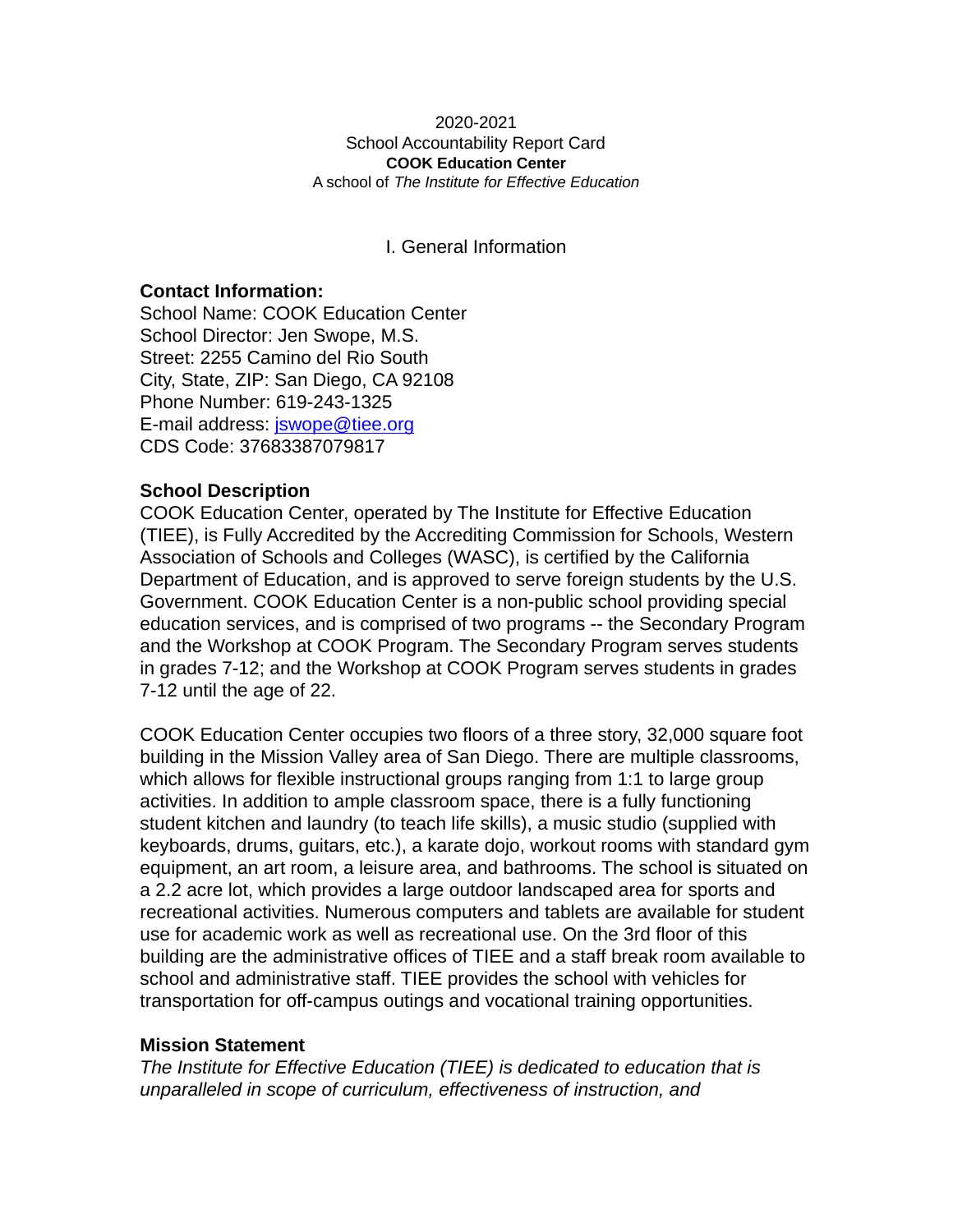*pervasiveness of positive ambience. To achieve this goal, TIEE is committed to using the principles, methods, and facts established by behavioral science research of the highest standard in order to educate individuals, whose talents span the full spectrum of ability.*

## **Health, Safety, and Welfare**

Health, safety, and welfare of TIEE's students, staff, and visitors is of paramount concern. TIEE provides a janitorial/custodial staff to maintain cleanliness and good repair of its facilities, and budgets funds adequate to provide for the day-to-day maintenance and the repair or replacement of worn out or broken equipment.

TIEE has a comprehensive program of Health, Welfare, and Safety practices that involve written policies and procedures that are updated based on actual TIEE incidents, on insurance carrier requirements, and on information concerning safe practices in schools.

TIEE and School Administrators provide staff members with initial and ongoing training; information dissemination to students, parents, and staff members; site visitations by loss-control experts; a pro-active Safety Committee that meets monthly to review safety practices, to identify hazards, and to perform site evaluations; hazard reporting procedures; follow-up of incidents involving harm or potential harm to students and/or staff members; and budgeted funds for the repair or replacement of facilities or equipment that is deemed hazardous. The principal items for which safe practices have been identified in TIEE's Health, Welfare, and Safety policies and procedures are the following: Floors, walkways, play surfaces and their coverings; Stairs and ladders; Tools and equipment; Electrical power, power cords, and outlets; Kitchen appliances and equipment; Broken or malfunctioning tools and equipment; Heavy objects; Chemicals and chemical spills; Hazardous particulates; Cleaning and maintenance; Infestations, infections, and illnesses; Visitors and intruders; Miscellaneous student activities; Miscellaneous personnel activities; Immunizations; Medication administration as school; Severe problem behavior; "Safe response" as emergency intervention for severe problem behavior; Child abuse reporting; Release of students; Off-campus travel; Operating vehicles; Fire safety; Earthquake safety; Sexual harassment; Blood-borne pathogens; and Emergency medical care.

## **Opportunities for Parent Involvement**

Opportunities for parent involvement in the school are numerous, including any or all of the following: Parent-Teacher Group, Coffee with the Director, IEP process, Open House, classroom observations and/or video views, participation in seasonal and special events, annual teacher-parent meetings, student performances, telephone contact, volunteer opportunities, website, newsletters, and financial support for certain extra-curricular functions.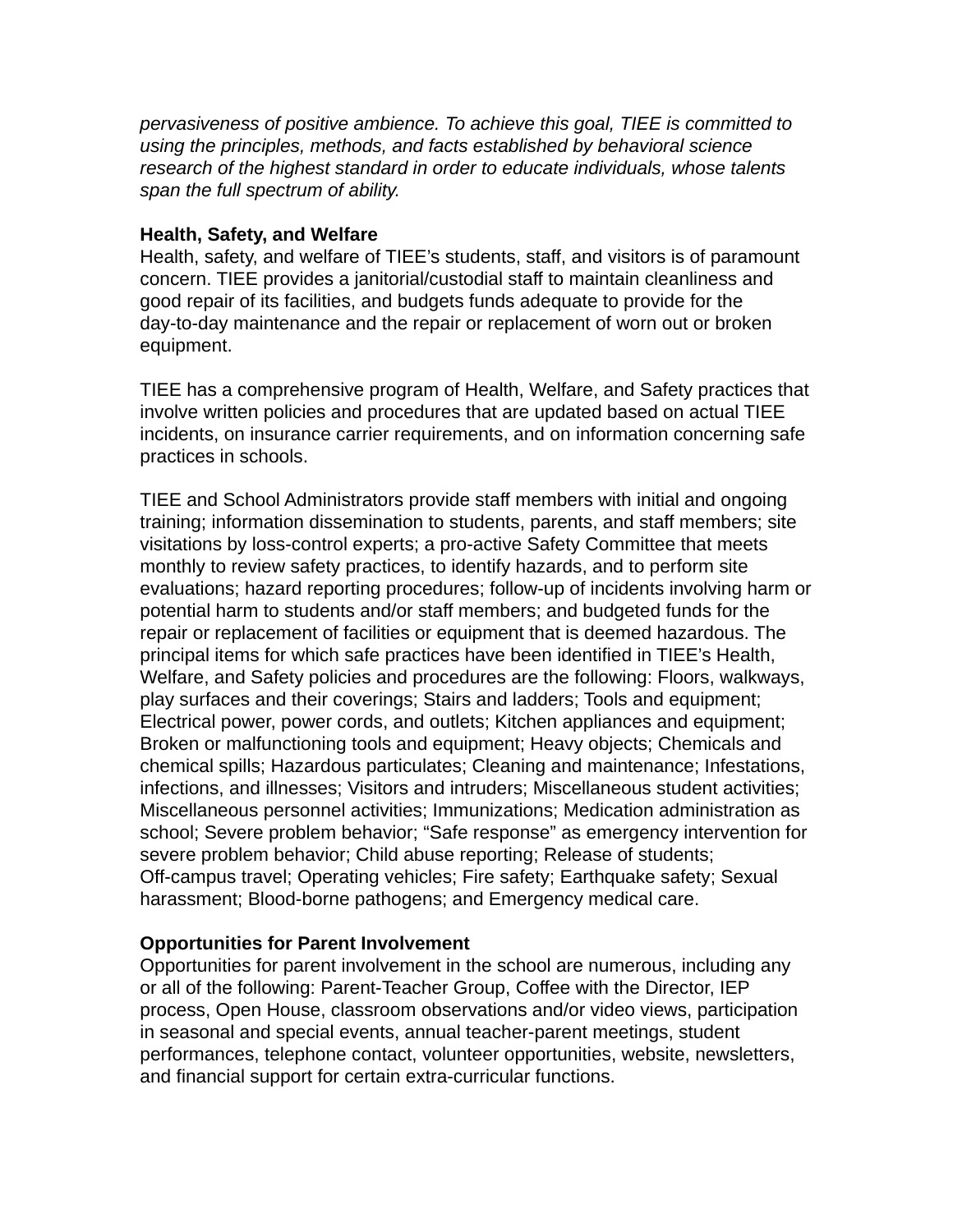# II. Student Demographic Information

COOK Education Center serves students aged 12 to 22 with a range of moderate to severe disabilities, Including, but not limited to Autism, Emotional & Behavioral Disorders, Intellectual Disability, Multiple Disabilities, and complex medical conditions. School is in session for 210 days each year (180 traditional school days, 30 extended school year (ESY) days).

*Student Enrollment*

|                          | Oct. 1, 2018 | Oct. 1, 2019 | Oct. 1, 2020 |
|--------------------------|--------------|--------------|--------------|
| $\vert$ Total # enrolled |              | 53           | 53           |

### *Ethnicity or nationality*

|                                  | Oct. 1, 2018 | Oct. 1, 2019 | Oct. 1, 2020 |
|----------------------------------|--------------|--------------|--------------|
| Asian                            | 5%           | 9%           | 9%           |
| Black/African<br>American        | 17%          | 17%          | 15%          |
| Hispanic/Latino                  | 23%          | 23%          | 28%          |
| Pacific Islander                 | 0%           | 0%           | 0%           |
| White, not of<br>Hispanic Origin | 55%          | 51%          | 47%          |

### *Gender*

|        | Oct. 1, 2018 | Oct. 1, 2019 | Oct. 1, 2020 |
|--------|--------------|--------------|--------------|
| Female | 27%          | 26%          | 25%          |
| Male   | 73%          | 74%          | 75%          |

### *Age/Grade Distribution*

|                 | Oct. 1, 2018 | Oct. 1, 2019 | Oct. 1, 2020 |
|-----------------|--------------|--------------|--------------|
| 4-6 years old   | 0%           | 0%           | 0%           |
| ' 7-9 years old | 9%           | 0%           | 0%           |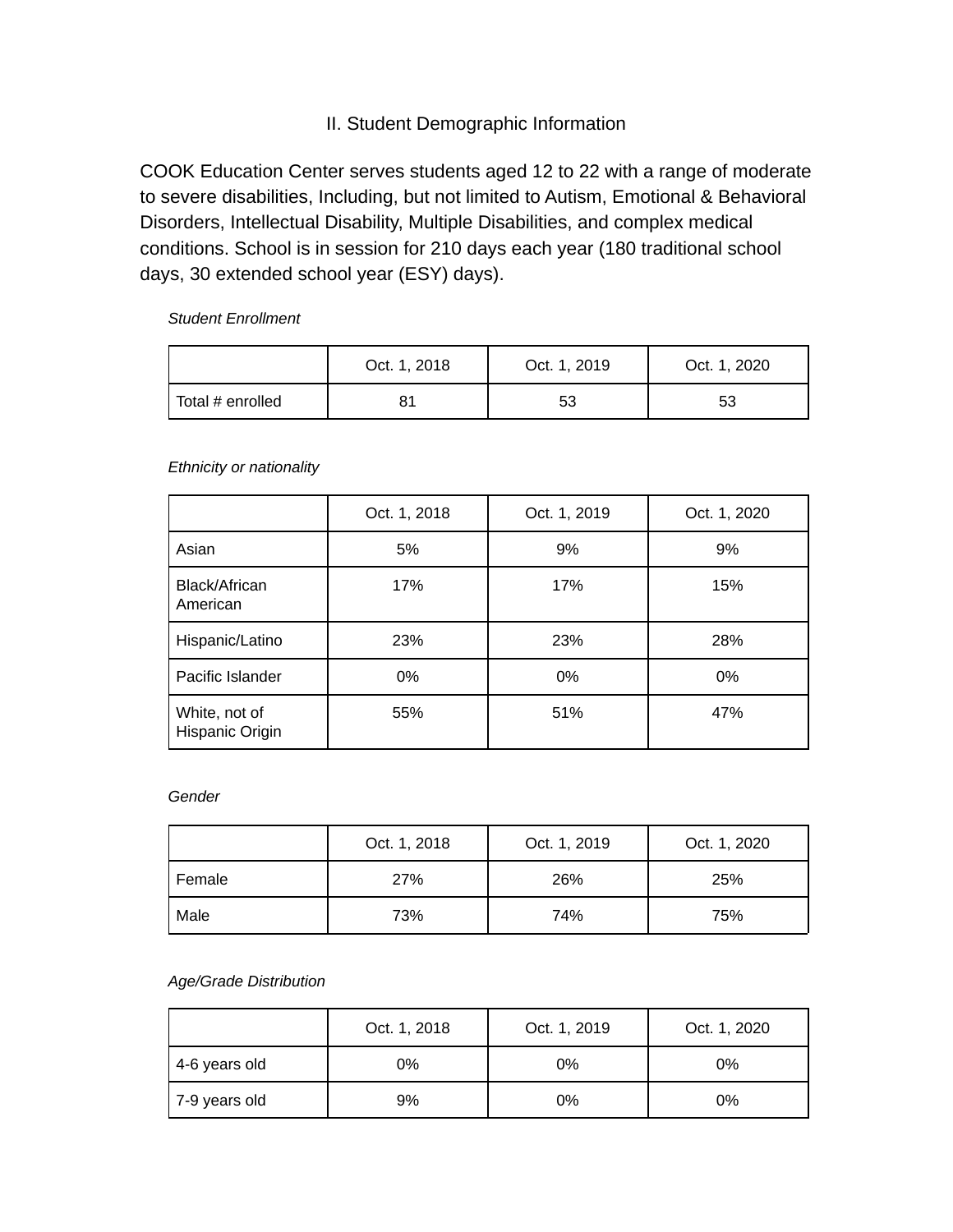| 10-12 years old | 22% | 2%  | 0%  |
|-----------------|-----|-----|-----|
| 13-15 years old | 39% | 47% | 42% |
| 16-18 years old | 28% | 47% | 45% |
| 19-21 years old | 2%  | 4%  | 13% |

*Primary educational disability category*

|                                        | Oct. 1, 2018 | Oct. 1, 2019 | Oct. 1, 2020 |
|----------------------------------------|--------------|--------------|--------------|
| Intellectual<br><b>Disability</b>      | 11%          | 15%          | 17%          |
| Autism                                 | 80%          | 75%          | 77%          |
| <b>Other Health</b><br>Impaired        | 5%           | 8%           | 4%           |
| Emotional<br>Disturbance               | 1%           | 2%           | 0%           |
| <b>Multiple Disability</b>             | 3%           | 0%           | 0%           |
| Specific Learning<br><b>Disability</b> | 0%           | 0%           | 2%           |

III. Instructional Staff and Professional Development

# **Staff members**

The direct-service teaching staff at COOK Education Center is made up of credentialed teachers, licensed related-service providers, and paraprofessional teaching staff members. Teachers must hold a preliminary or clear California Education Specialist Mild/Moderate and/or Moderate/Severe teaching credential. Intern teachers are required to hold an intern credential, and must be currently enrolled in a teacher preparation/credential program. Pre-interns are required to hold a substitute teaching credential, and must be enrolled in a teacher preparation/credential program. Paraprofessional teachers must have a minimum of a high-school diploma. In addition to the teaching staff, COOK Education Center has two Program Coordinators, credentialed teachers who supervise the teaching staff and monitor student programming and progress. The Program Coordinators report to the School Director through regular supervision meetings as well as during regular leadership team meetings.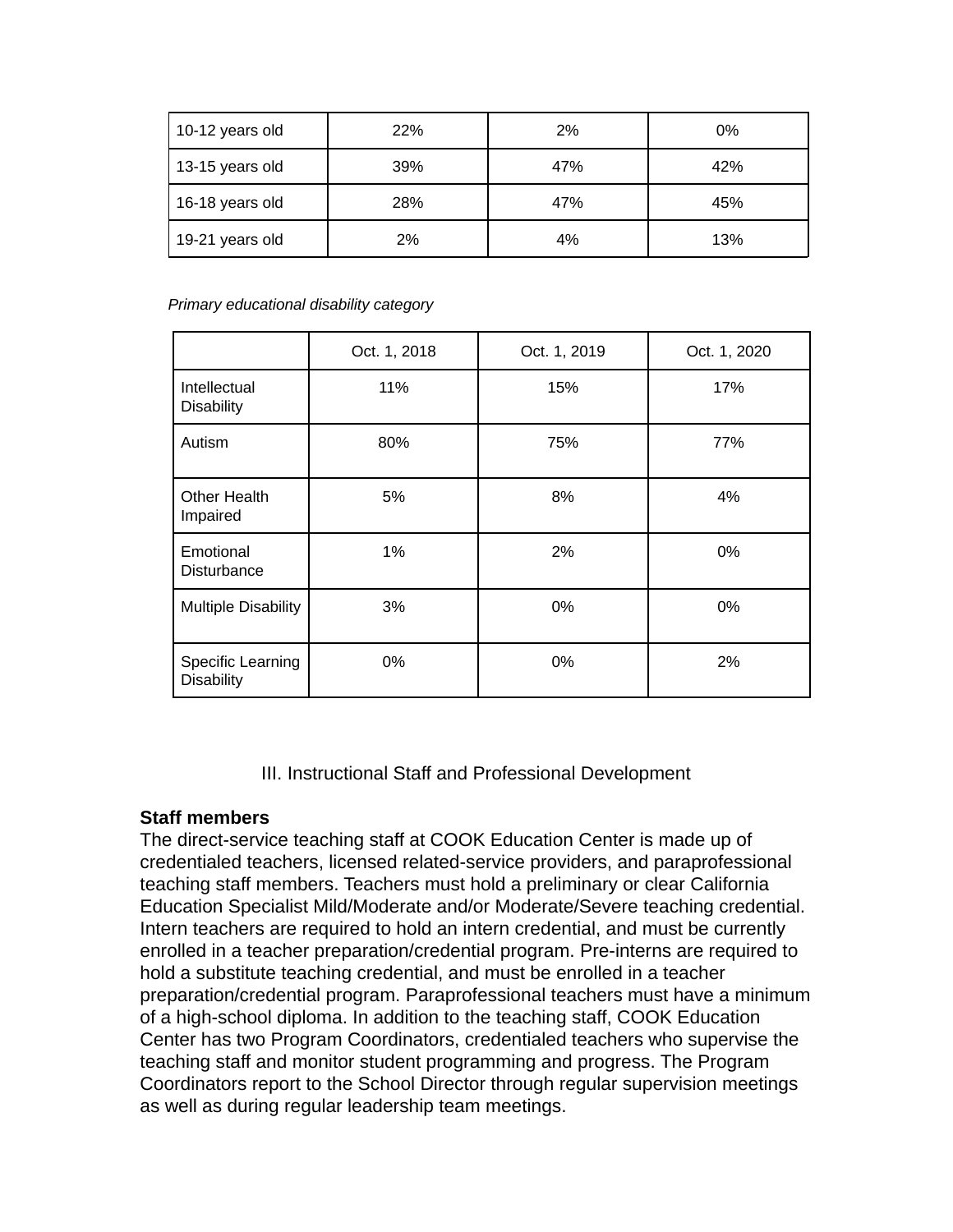## **Professional Development**

Continuous staff training and development is a priority at COOK Education Center. Many professional development opportunities are provided to staff members each year. Training and development opportunities include online trainings and webinars; on-site training and coaching; and attendance at professional conferences and workshops, including APF (Autism Partnership Foundation), ABAI (Association for Behavior Analysis International), and CUE (Computer Using Educators).

In addition to workshops, trainings, and conferences, staff members are constantly coached and given feedback on their daily performance. Coaching sessions are done during class time as well as via video. Staff members' performance is evaluated regularly through the use of instructional observations and performance appraisals.

All teaching staff members are evaluated on standards of performance (e.g., attendance, dress code, timeliness), fundamentals of instruction, organization and materials management, team meeting participation, response to supervision, behavior management strategies, and data collection. Professional staff members are also evaluated on IEP program development and Behavior Intervention Plans as well as coaching and supervision skills. Short-term (month to month) and long-term goals are developed for each staff member. Staff members are expected to utilize effective instructional strategies with all students. Examples of such strategies include antecedent management (e.g., small group instruction, task-presentation at an appropriate instructional level for each learner), consequence management (e.g., extinction procedures, high rates of praise and payoffs for desirable behavior), and teaching appropriate skills (e.g., school-wide procedures).

IV. Behavior Management and Intervention

## **Positive Behavior Intervention and Supports**

Upon enrollment, the staff members utilize effective instructional strategies with all students. Examples of such strategies include antecedent management (e.g., small group instruction, task-presentation at an appropriate instructional level for each learner), consequence management (e.g., extinction procedures, high rates of praise and pay-offs for desirable behavior), and teaching appropriate skills (e.g., school-wide procedures). These strategies often have a positive effect on student behavior with minimal additional programming.

Students who present with significant maladaptive behaviors, including behaviors that pose a threat to the safety and wellbeing of themselves or others, require the development of more intensive individualized behavior plans. Problem behavior function is identified through the use of Functional Assessment and/or Functional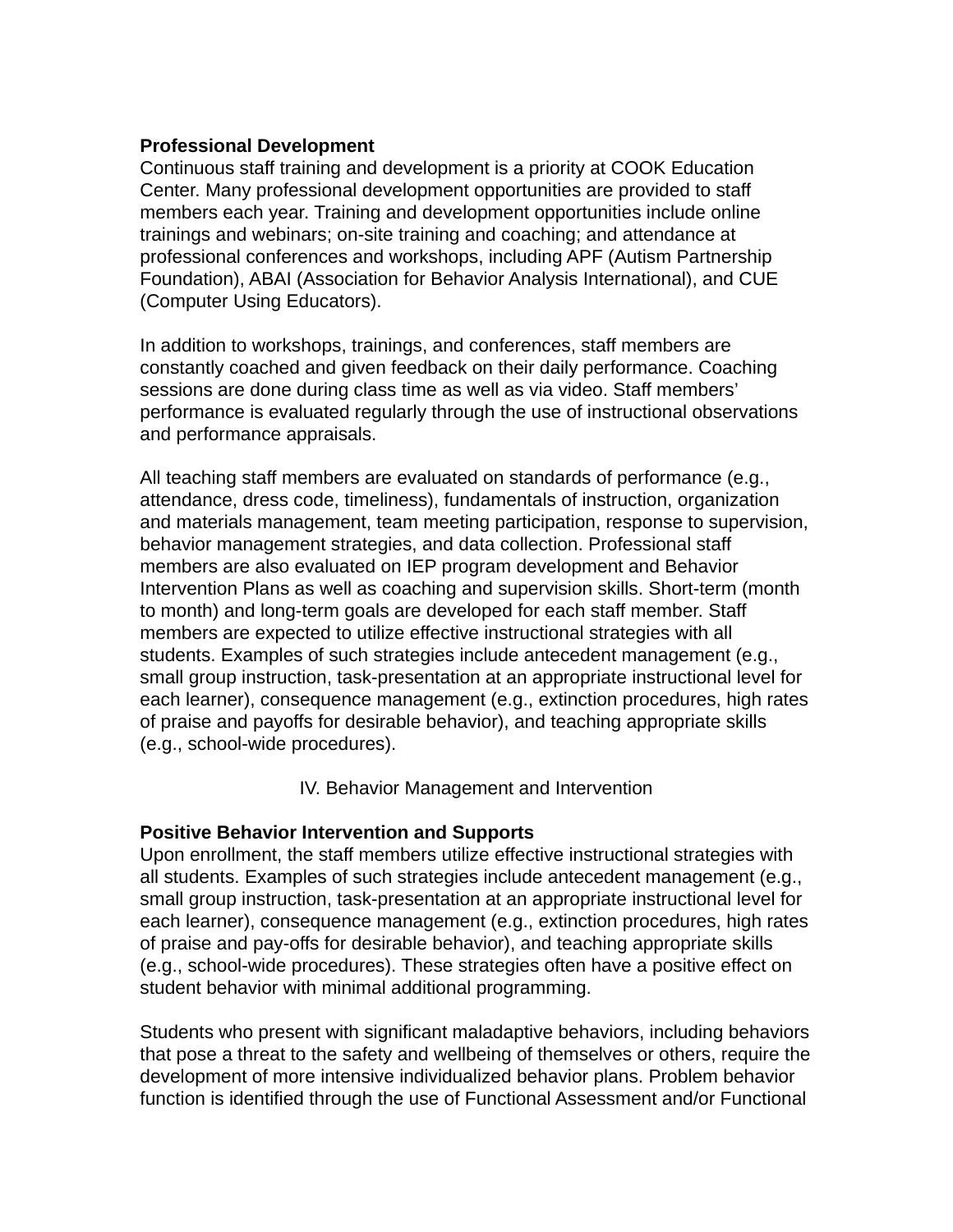Analysis. Once the function is identified, a Behavior Intervention Plan (BIP) is developed, and includes a plan for teaching functionally-equivalent replacement behaviors. An Escalation Cycle Management Plan (ECMP) outlines de-escalation strategies for staff members to implement with students who engage in severe problem behavior, and may be used as a Behavior Support Plan or as a component of a Behavior Intervention Plan.

## **Suspensions and Expulsions**

There were 2 suspensions at COOK Education Center in the 2020-2021 school year. No students were expelled.

## V. Academics and Curricular Focus

COOK Education Center provides a range of courses appropriate to the grade and present levels of our students. Classes include traditional academics, functional and applied academics, fine and practical arts, social skills instruction, daily living skills, health sciences and self-care, and leisure and recreation. All coursework is aligned with Common Core State Standards, and meets the rigorous standards set forth by each student's district of residence. For students pursuing a high-school diploma, COOK Education Center offers high school level coursework that meets the University of California a-g requirements. In the 2020-2021 school year, all of the students were earning credits towards a certificate of completion from their district of residence.

Regardless of program focus, students are exited from the Secondary Program after the completion of their twelfth-grade year. Throughout their twelfth-grade year, the student's IEP team explores options for an appropriate transition program to continue services as necessary through age 22 or until a high school diploma is obtained. The Workshop at COOK Program offers transition program services to its student through age 22. All transition-age students (e.g., 16 years and older) participate in vocational education training and have an Individualized Transition Plan (ITP) as part of their Individualized Education Plan (IEP). Post-secondary transition preparation activities at COOK Education Center include on-site vocational training classes, off-site vocational apprenticeships, mobility training, and tours of various post-secondary options (e.g., community colleges, local agencies). These activities are done in conjunction with the rest of the student's IEP goals.

Related Services: Many students at COOK Education Center require additional supports and services in order to achieve educational benefit and access curriculum. Speech and language pathologists, occupational therapists, and school counselors provide these related services in collaboration with teachers in individual and group therapy sessions, as well as during push-in and co-teaching opportunities in the classroom. These specialists also provide training and coaching to the direct-service teaching staff so the strategies can be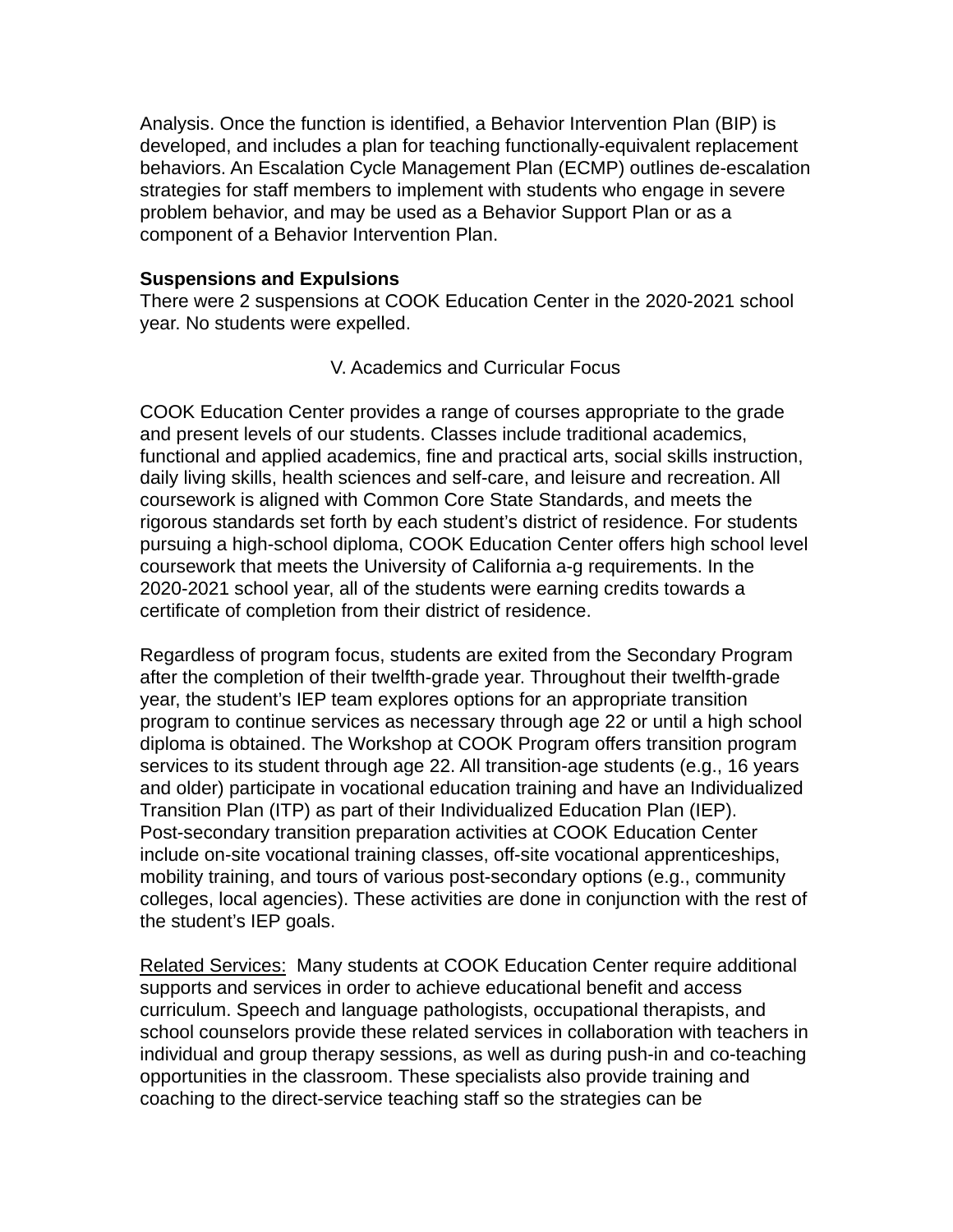implemented across activities, allowing for generalization and maintenance of skills.

COVID-19 Closures and Distance Learning: Due to the COVID-19 pandemic, COOK Education Center offered Distance Learning and a hybrid model throughout the 2020-2021 school year. The COOK Education Center Distance Learning Plan included the following:

- Teachers provided students and families with weekly activity schedules. These activities included tasks related to students' school schedules and student IEP goals and ITP activities, as well as meaningful enrichment activities.
- Lessons and activities were developed using COOK Education Center's approved curriculum, including Unique Learning Systems, New2You, and other state-approved materials.
- Lessons were shared with students and families using a variety of platforms through G-Suite (e.g., Google classroom, gmail, Google forms, Google Drive). G-Suite is designed to meet stringent privacy, transparency, compliance, and security standards. Teachers and related service providers regularly checked in with individual students and parents using Zoom, Google Hangouts/Hangouts Meet, email, and/or telephone calls. All contact with students and families was logged.
- Group lessons and activities for students were offered in both synchronous and asynchronous formats, through platforms such as YouTube, Facebook Live, Zoom, and Google Meetings. These activities were developed and delivered by teachers and related service providers, and also utilized direct-service paraprofessionals for delivery of lessons and activities.
- Students and families were asked to regularly submit completed work samples. This was done in a variety of ways, depending on the activity, and included submission through Google Forms, email, USPS mail, Google Classroom, video samples, or telephone/video call. Completed assignments were logged.
- Participation in distance learning was documented in a variety of ways including submission of completed schedules and assignments, and tracking through educational software programs, as well as by teacher and parent report.
- Paraprofessional teachers worked with teachers and related service providers to develop instructional supports, such as visual schedules, supplemental lesson materials, and video models.
- Paraprofessionals were used as interpreters for ELL families to support parent communication.
- Paraprofessionals were provided with ongoing professional development and training in such areas as behavior management and effective instructional practices.
- Related service providers (e.g., SLPs, OTs, Counselors) consulted and collaborated with teachers in the development of lessons and activities, as well as in the monitoring of assignments, and made regular contacts with students and families to provide direct services as appropriate/feasible.